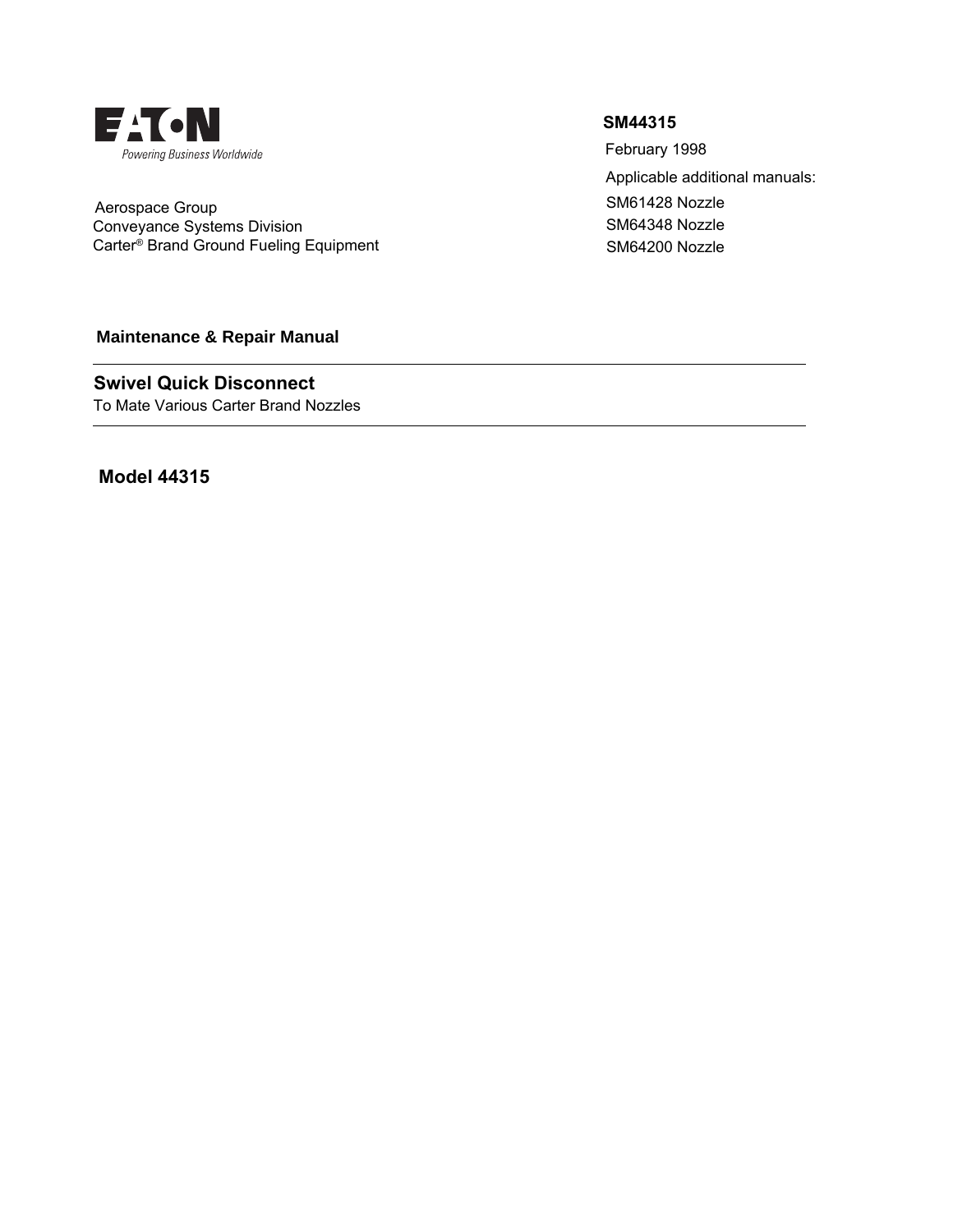# TABLE OF CONTENTS

# PAGE

| 1.0 |  |
|-----|--|
| 2.0 |  |
| 3.0 |  |
| 4.0 |  |
| 5.0 |  |
| 6.0 |  |
| 7.0 |  |
| 8.0 |  |
| 9.0 |  |
|     |  |
|     |  |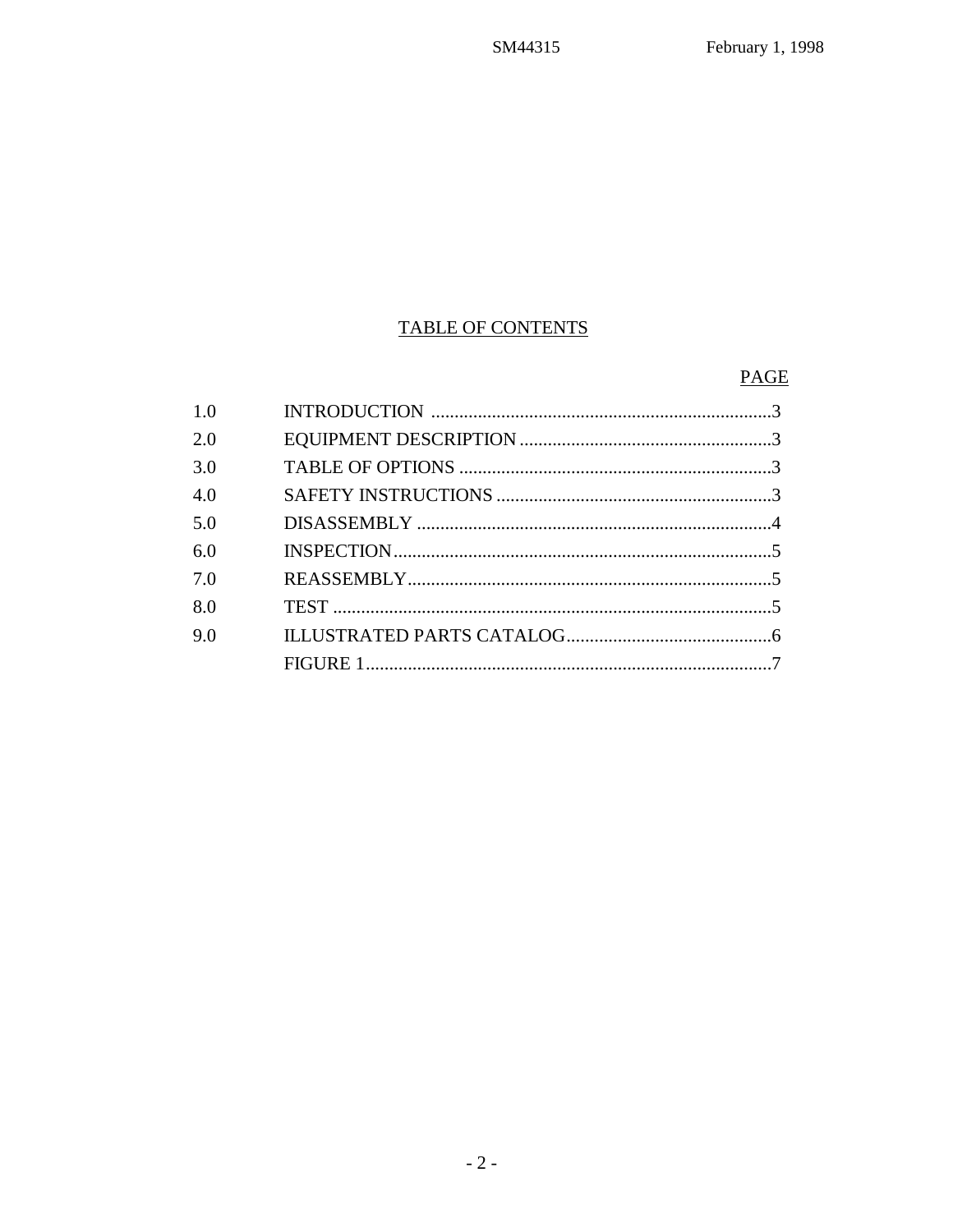## **MAINTENANCE, OVERHAUL & TEST INSTRUCTIONS CARTER MODEL 44315 SWIVEL QUICK DISCONNECT**

#### 1.0 INTRODUCTION

This manual furnishes detailed instructions covering the maintenance and overhaul of Eaton's Carter brand Model 44315, Swivel Quick Disconnect Assembly.

The 44315 Swivel Disconnect is available in many variations of inlet configurations. These are obtained by procuring different "dash" numbers of the basic Model number 44315. Each of these variations corresponds to a different "option" letter on Model 61428, 64348, or 64200 Nozzles when procured as a part of the nozzle. Refer to paragraph 3.0 for a detailed explanation of the various options.

# 2.0 EQUIPMENT DESCRIPTION

Model 44315 Swivel Quick Disconnect is designed to be used as a part of Model 61428, 64200 or 64348 Nozzles to provide connection to various sizes and types of hose fittings and to provide a quick means of disconnecting the nozzle from the hose for inspection of the strainer utilized therein. The outlet adapter that mates the nozzle is also the male half of the swivel.

#### 3.0 TABLE OF OPTIONS

The Unit is available with various inlet thread sizes and types as shown below. The corresponding options to the 61428, 64200 or 64348 Nozzles are also shown.

| Model Number | Description            | Nozzle Option |
|--------------|------------------------|---------------|
| 44315-1      | $21/2$ " NPT Inlet Thd | 6H            |
| 44315-2      | 2 1/2" BSPP Inlet Thd  | 6K            |
| 44315-3      | 3" NPT Inlet Thd       | 6L            |
| 44315-4      | 3" BSPP Inlet Thd      | 6M            |
| 44315-5      | 2" BSPP Inlet Thd      | 6N            |
| 44315-6      | 2" NPT Inlet Thd       | 6P            |
| 44373-60     | 60-mesh Screen         | B             |
| 44373-100    | 100-mesh Screen        | C             |

#### 4.0 SAFETY INSTRUCTIONS

The Swivel Disconnect described herein has two separate safety systems built into it to assure that the unit can not be inadvertently disassembled from the hose. The unit is held together with a bayonet type joint requiring a rotation motion to disconnect one part from the other. This joint is locked by a spring loaded ring that prevents the rotation unless the ring is pulled away from the joint. In addition to the locking ring, there are two screws that are also designed to prevent rotation of the bayonet feature unless loosened. These screws are normally wire locked.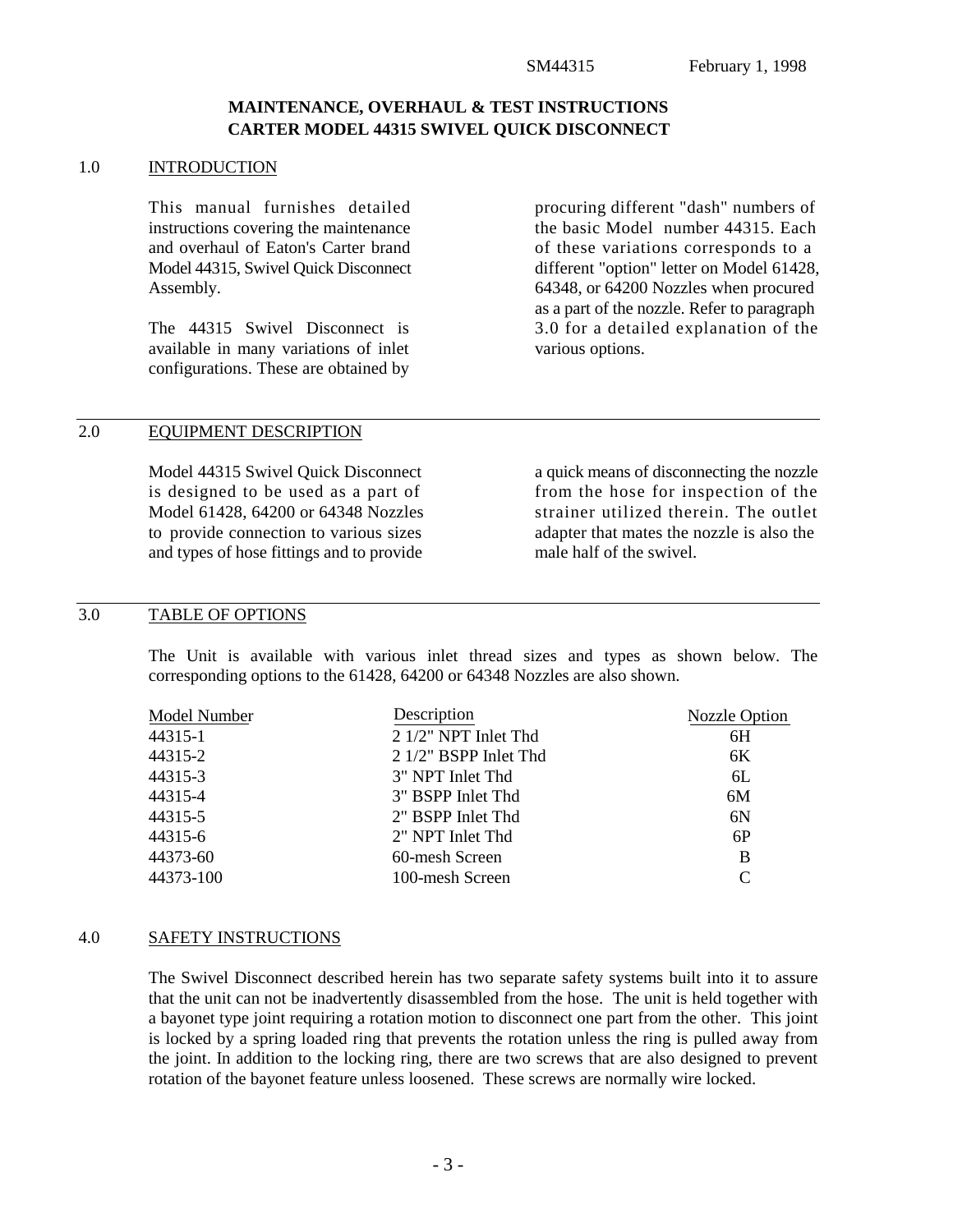### **NOTE: Do not operate the nozzle with this Swivel Disconnect connected unless the Retainer(10) is in place and the Screws (4) are fully installed and wire locked.**

#### 5.0 DISASSEMBLY

- 5.1 Remove the nozzle/swivel quick disconnect from the end of the hose. Separate the swivel quick disconnect from the nozzle. Refer to SM61428 service manual, paragraph 6.2 for instructions on this operation.
- 5.2 Remove Lockwire (3) from Screws (4). Take note of the method of lockwiring for duplication upon reassembly.
- 5.3 Remove Screws (4) and set aside. Note: Older units will have a Washer (5A) under the head of each Screw (4). Newer units will have a bump on the outer rim of the Housing (6), not have the Washer (5A) and will have an anti-rotation Pin (5) to facilitate installation of the unit. Do not remove the Pin (5) unless it is damaged and replacement is needed.
- 5.4 Holding the Unit with the threaded end in the right hand and the adapter end in the left, pull the black plastic Retainer (10) away from the Housing (6). Rotate the Housing in either direction and pull it away from the Adapter (9) to disassemble.
- 5.5 Remove the Quad Ring (7) from the Housing (6). (Older units may have a two piece seal consisting of a plastic Seal and a Spring that is mounted inside the Seal cavity. These two parts may be replaced with the Quad

Ring (7).) Do not remove the Wave Washer (8) unless it is to be replaced. This washer is used to assure electrical continuity between the Housing (6) and Adapter (9). If it is necessary to remove the Washer (8) it can only be accomplished by bending it out of shape. The Washer (8) is intended to be "wavey" and the precision of the waves are of no consequence as long as the waves are sufficient to make contact between the male and female halves of the Swivel.

- 5.6 If a Screen (1) is present it may be removed for replacement or cleaning by removing its Retainer (2) first.
- 5.7 The removal of the Curved Washer (11), Shroud (12), noting the direction in which it is installed for use in reassembly, Ring (13), and Retainer (10) should only be done if any of them are to be replaced. The Shroud (12) is compressed against the Curved Washer (11) to allow removal of the Ring (13). Once the Ring is removed the other parts may be removed.
- 5.8 The Teflon Seal (15) and O-ring (14) should only be removed if the Seal (15) is damaged. The O-ring is a flurosilicone compound and is not affected by age. To remove it use an "o-ring pick" being careful not to damage the Adapter (9). Once removed, the Seal (15) must be replaced as well as the O-ring (14).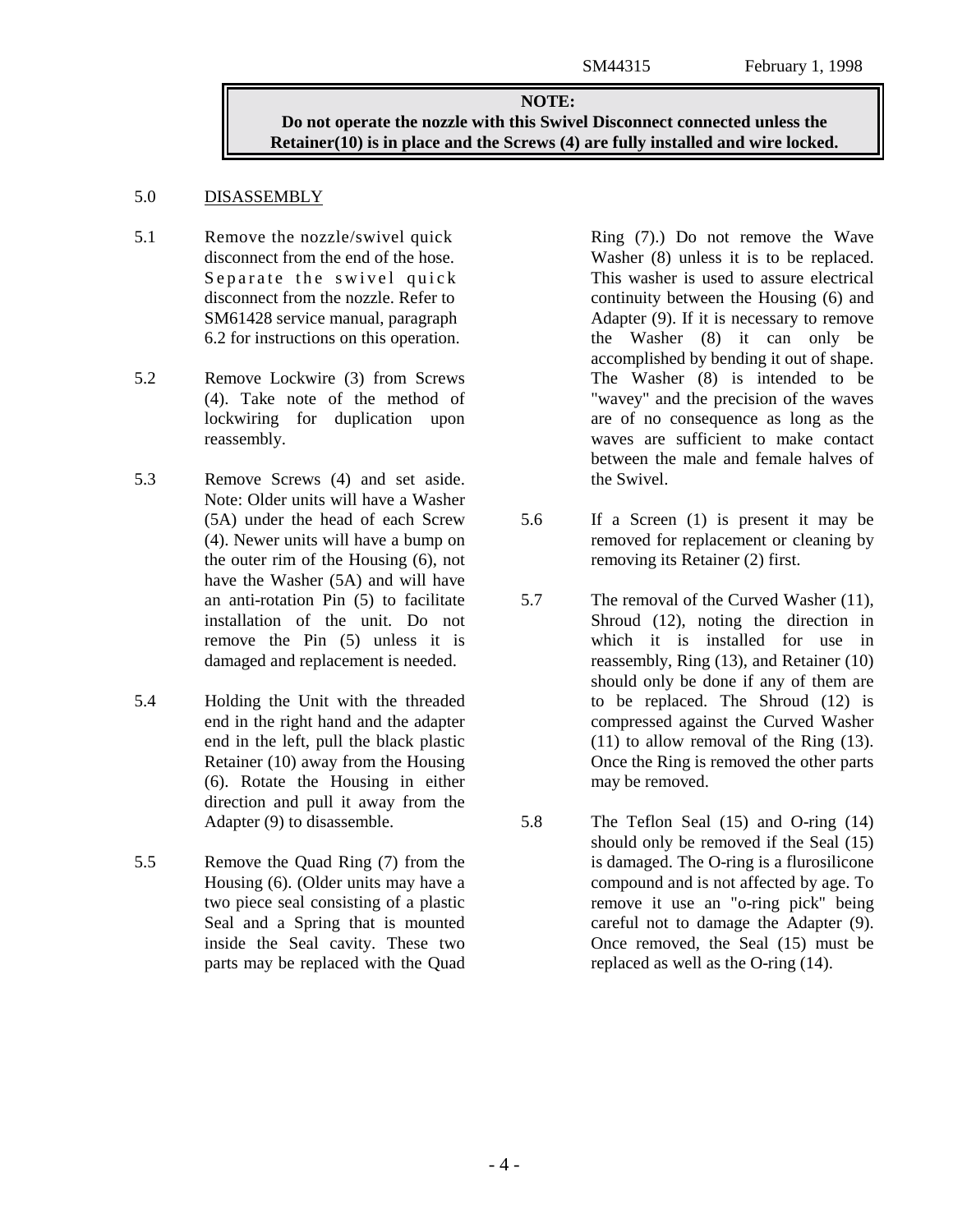# 6.0 INSPECTION

It is recommended that the Quad Ring (7) (or the older Seal and Spring) be replaced upon each overhaul of the Unit. O-ring (14) should be replaced only if damaged or the Seal (15) is to be replaced. Inspect all metal parts for dings, gouges, abrasions, etc. Use 320 grit paper to smooth and remove sharp edges. Replace any part with damage exceeding 15% of local wall thickness. Use alodine 1200 to touch up bared aluminum. Carefully check the edges of the ball race in the Adapter (9) for excessive wear or burrs.

## 7.0 REASSEMBLY

- 7.1 Reassemble in reverse order of disassembly (Refer to Figure 1), observing the following:
- 7.1.1 Make certain all components are clean and free from oil, grease, or any other corrosion resistant compound on all interior or exterior surfaces. Wash all parts with cleaning solvent, Federal Specification P-D-680, and dry thoroughly with a clean, lint-free cloth or compressed air.

## WARNING:

Use cleaning solvent in a wellventilated area. Avoid breathing of fumes and excessive solvent contact with skin. Keep away from open flame

NOTE: A light coat of petrolatum, Federal Specification VV-P-236 or equivalent commercial quality, can be

- 8.0 TEST
- 8.1 The Unit shall be tested as a part of a completed nozzle as instructed in SM61428 or SM54348.
- 8.2 Test conditions

This part is dry film lubricated. If the ball groove is shiny the part should be replaced or the dry film lubricant be reapplied. An easily used aerosol can of Perma-Silk G dry film lubricant can be obtained from 3M Corporation, 6940 Farmdale Ave., North Hollywood, CA 91605. Any burrs should be removed with abrasive. Excessive burring may result in hanging up of the part within the Nozzle Body making it impossible to disassemble in the future. Check the Retainer (10) for cracks. Replace if necessary.

applied to all o-rings and screws for ease of installation.

- 7.1.2 Install Quad Ring (7) into Housing (6).
- 7.1.3 If Wave Washer (8) is being installed it will be necessary to bend it somewhat to properly install it. The shape of the "waves" are not critical and the part will be flattened out somewhat upon reassembly to the Adapter (9).
- 7.1.4 When installing Shroud (12) be sure that it is oriented such that it will cover up and retain the Ring (13) upon final assembly.
- 7.1.5 Upon reassembly of the Screws (4), Lockwire (3) should be installed to prevent loosening of the Screws (4). On newer units the rotation of the Housing (6) will be stopped at the correct location by the Pin (5).
- 8.2.1 Test media shall be Calibration Test Fluid per MIL-C-7024, Stoddard Solvent (Federal Specification P-D-680), JP-4 per MIL-J-5624D at  $75^{\circ}$  + 15<sup>o</sup>F, Jet A or equivalent.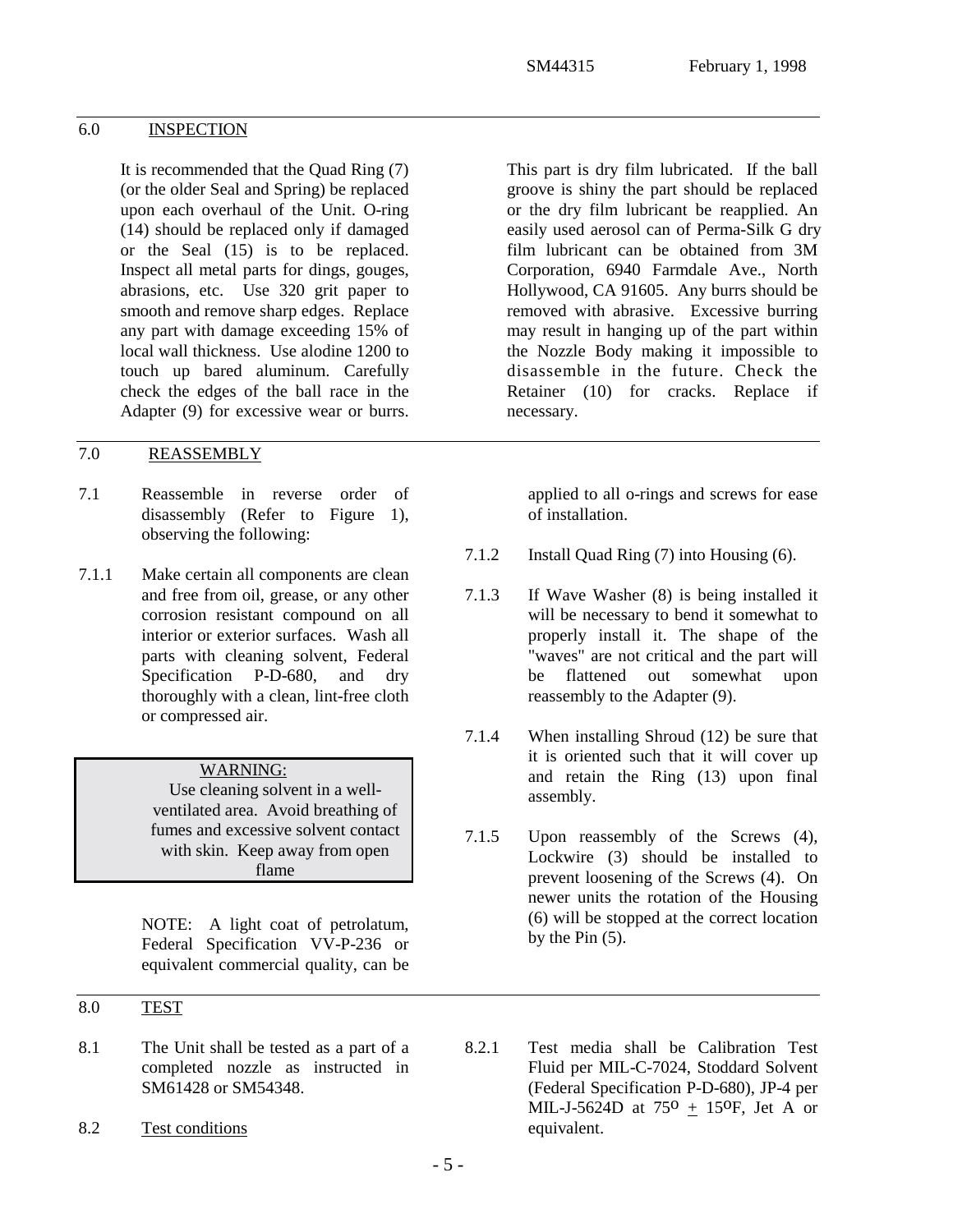8.3 Functional Test As mentioned above the Unit should be tested in accordance with the appropriate paragraphs of SM61428 or SM64348.

9.0 ILLUSTRATED PARTS CATALOG

Table 1.0 tabulates the parts and sub-assemblies comprising the 44315-\* Swivel Quick Disconnect Assembly and 44373-60 or -100 Screen Assemblies. The item numbers of the table are keyed to the exploded view of the Swivel Assembly diagramed in Figure 1.

|                |                    |                         | <b>Units Per</b> | <b>Nozzle</b> | Spares/                  |
|----------------|--------------------|-------------------------|------------------|---------------|--------------------------|
| Item           | <b>Part Number</b> | Description             | <b>Assembly</b>  | Option        | 10 Units/Yr.             |
| $\mathbf{1}$   | 44373-60           | Screen Assy, 60-mesh 1  |                  | B             | 1                        |
| $\overline{4}$ | 4373-100           | Screen Assy, 100-mesh 1 |                  | $\mathsf{C}$  | 1                        |
| 1A             | 208092-60          |                         |                  | B             |                          |
| 1B             | 208092-100         | Screen, 100-mesh1       |                  | $\mathsf{C}$  |                          |
| 1 <sub>C</sub> | 208091             | Ring, Retainer1         |                  | B, C          |                          |
| $\overline{2}$ | 44317-*            | QD Female Half Assy 1   |                  | $**$          |                          |
| 3              | GF20995C32         |                         |                  | $**$          | 10                       |
| $\overline{4}$ | GF24673-9          |                         |                  | **            |                          |
| 5              | 92373A126          |                         |                  | **            |                          |
| 5A             | GF960C416          |                         |                  | $\ast\ast$    |                          |
| 6              | 207813-1           | Housing, 2 1/2 NPT 1    |                  | H             |                          |
| 6A             | 207813-2           | Housing, 2 1/2 BSPP 1   |                  | K             |                          |
| 6B             | 207813-3           | Housing, 3 NPT 1        |                  | L             |                          |
| 6C             | 207813-4           | Housing, 3 BSPP1        |                  | M             |                          |
| 6 <sub>D</sub> | 207813-5           | Housing, 2 BSPP1        |                  | N             |                          |
| 6E             | 207813-6           | Housing, 2 NPT 1        |                  | P             |                          |
| 7              | 210174-337         | Quad Ring1              |                  | $**$          | 10                       |
| 8              | 207995             | Washer, Wave1           |                  | $**$          | 2                        |
| $9-15$         | 44316              | QD Male Half Assy 1     |                  | $***$         |                          |
| 9              | 207809             | Adapter 1               |                  | $**$          |                          |
| 10             | 207810             |                         |                  | $**$          |                          |
| 11             | 207811             | Washer, Curved 1        |                  | $**$          |                          |
| 12             | 208001             |                         |                  | $***$         |                          |
| 13             | RS-318-S           | Ring, Retainer1         |                  | $***$         | $\overline{\phantom{a}}$ |
| 14             | M25988/1-040       |                         |                  | $**$          | 5                        |
| 15             | 207807             | Seal, Swivel 1          |                  | **            | 5                        |

TABLE 1.0

For various seal kits to overhaul or repair this item as a part of a nozzle please refer to the service manual for the appropriate nozzle, SM61429, SM64200 or SM64348.

\* Use the same dash number as that used on the Housing (6).

\*\* Used on Nozzle Options H, K, L, M, N & P.